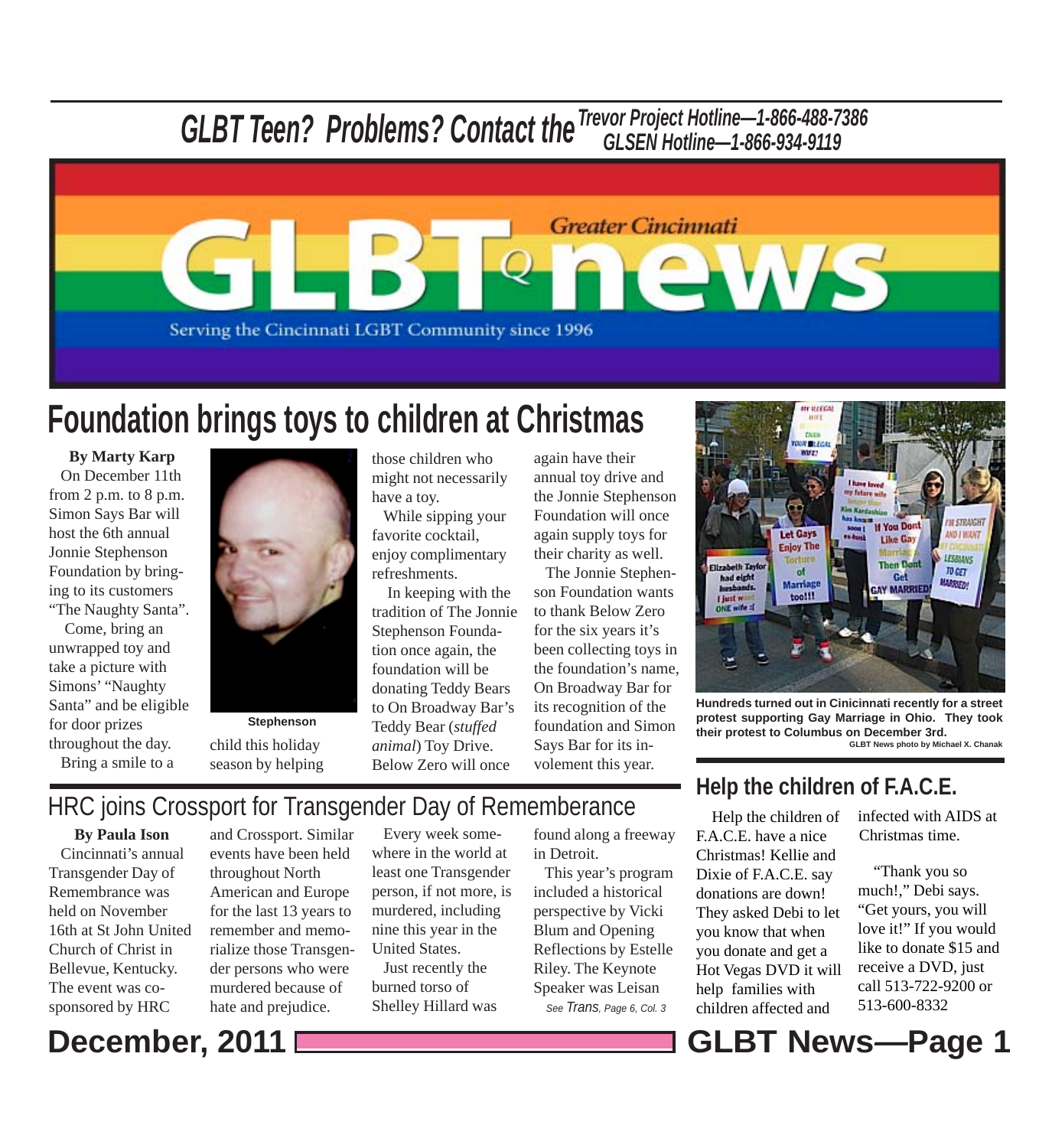## **Page 2-GLBT NEWS December, 2011**

*The final concert will be an official "It Gets Better" event*

## Cincinnati Men's Chorus presents a new season: Coming of Age

 The Cincinnati Men's Chorus (*CMC*) announces its 21st season, "Coming of Age".

 Everybody has a story shaped by their unique experiences; CMC's three concerts will tell a season-long story of coming out.

 "Wonderment: A Time of Awe," on Dec. 17 and 18, will recognize the beauty and comfort of tradition during the holiday season, as we find our own way.

On March 24 and

25, they turn to awakening hopes and possibilities in "Anticipation: Secrets and Dreams," where secret crushes and love, both lost and found, take voice.

 Their story concludes on June 23 and 24 with a vivacious celebration of our lives and the knowledge that "It Gets Better." This concert is an official event of the It Gets Better Project.

"This season finds CMC coming of age

**Greater Cincinnati GLBT News**

cially,, musically, and educationally," said Dr. Casey Hayes, recently named artistic director of the chorus of 50 Gay and Gaysupportive men. "We're ready to tackle the next wave of challenges that life will throw at us; transforming lives and inspiring action through our songs."

in many ways; so-

 CMC will continue to carry this message out into the world at the World Choir Games, coming to

Cincinnati in July, and then take it into local schools next fall.

 The local Human Rights Campaign (*HRC*) is the sponsor for their 21st season. As part of its sponsorship, HRC is providing CMC season subscribers with a membership with their ticket purchases. Subscribers also can upgrade to a full membership at a reduced price. Subscriptions are \$65, a discount of \$25 from individual walk-up prices; season ticket holders also get 10 percent off additional ticket purchases and can exchange tickets for performances.

 The chorus' concert home for the 21st season will be the School for the Creative and Performing Arts, 108 W. Central Parkway, downtown. To order a subscription, visit the chorus' website *www.cincinnatimenschorus.org* or write Cincinnati Men's Chorus Season Subscription, PO Box 3061, Cincinnati, OH 45201

CMC is a voluntary,

not-for-profit community chorus organized to provide the opportunity for Gay men and Gay-supportive men to sing together. Through their music, they strive for excellence; support and nurture their members; entertain their audiences; and work for justice, inclusion and harmony between the Gay Community and community at large.

 The chorus receives funding from the Ohio Arts Council, Arts Wave (*formerly the Fine Arts Fund*), the

Greater Cincinnati Foundation, Community Shares of Greater Cincinnati, Summerfair Cincinnati, GCF's William O. Purdy Fund and the Louise Taft Semple Foundation.

 The chorus is a partner organization of Enjoy The Arts and rehearses at St. John's Unitarian Universalist Church in Clifton.

 It Gets Better and It Gets Better Project are trademarks owned by Savage Love, LLC, and are licensed for use by the It Gets Better Project.

### **We are first a newspaper**

 Some people call **GLBT News** a "newsletter", others call it a "tabloid".

 For the most part newsletters are communication pieces by businesses and organizations directed at employes/members.

 Tabloids, usually found in grocery store checkout lines. many times have a bad reputation. We are in that format but like the *Cincinnati Enquirer* will be next year we are tabloid newspaper.

 **GLBT News** is a stand-alone publication affiliated with no other business or organization.

 Our publisher has been in news gathering since his grade school days and has operated singles, religion, Appalachian and neighborhood publications.

 He began **GLBT News** to serve the GLBT Community in when no other publication was available and decided to stay!

**Paul Delph**

### It is our goal to record the positive contributions **GLBT** people make to their community and the local **who have or have died from AIDS or Hate Crimes**



**Shepard** lives are not in the box right wing religious zealots want them in. Delph, a multi-talented Cincinnatian, died of AIDS in 1996. His mother shut down her business to care for him. Shepard died in 1998, victim of a hate Crime and his mother worked for years to get passed a national Hate Crimes Bill, which is now law.

**Advertising—Karen Halazayn, 513-979-4295 Transportation—Joe Wilks Contributors—Scott Renno and Nate Wessel, GLBT News and UPDATE, Worley Rodehaver and Michael X. Chanak are on Facebook**

This Newspaper is supported entirely by income from our Advertisers. Editorials/Opinions are the opinions of the writer or organization and the

"Always be yourself," **from** *Billy Elliot*

"Hatred and bitterness can never cure the disease, only love can do that." **Martin Luther King**

**MAP ublications, 1727 Highland, Cincinnati, OH 45202, 513-241-7539**

**e.mail***—map@ella.net* **web***—http:/www.glbtnewscincinnati.com*

is published monthly in Cincinnati, Ohio.

**Publisher/Editor—Worley Rodehaver Associate Editor—Michael X. Chanak**

publisher assumes responsibility only for Editorials, Opinions or Commentary written by the publisher or editor(s). Views expressed in Organizational or Independent columns or in Letters to the Editor are those of the organizations or writers. This Newspaper is distributed FREE at Advertisers' locations, through community organizations and other outlets. The publisher assumes no

responsibility for content, accuracy or validity of Advertising.

Vol. 15, No. 12; December, 2011 **Contents © GLBT News, 2011**



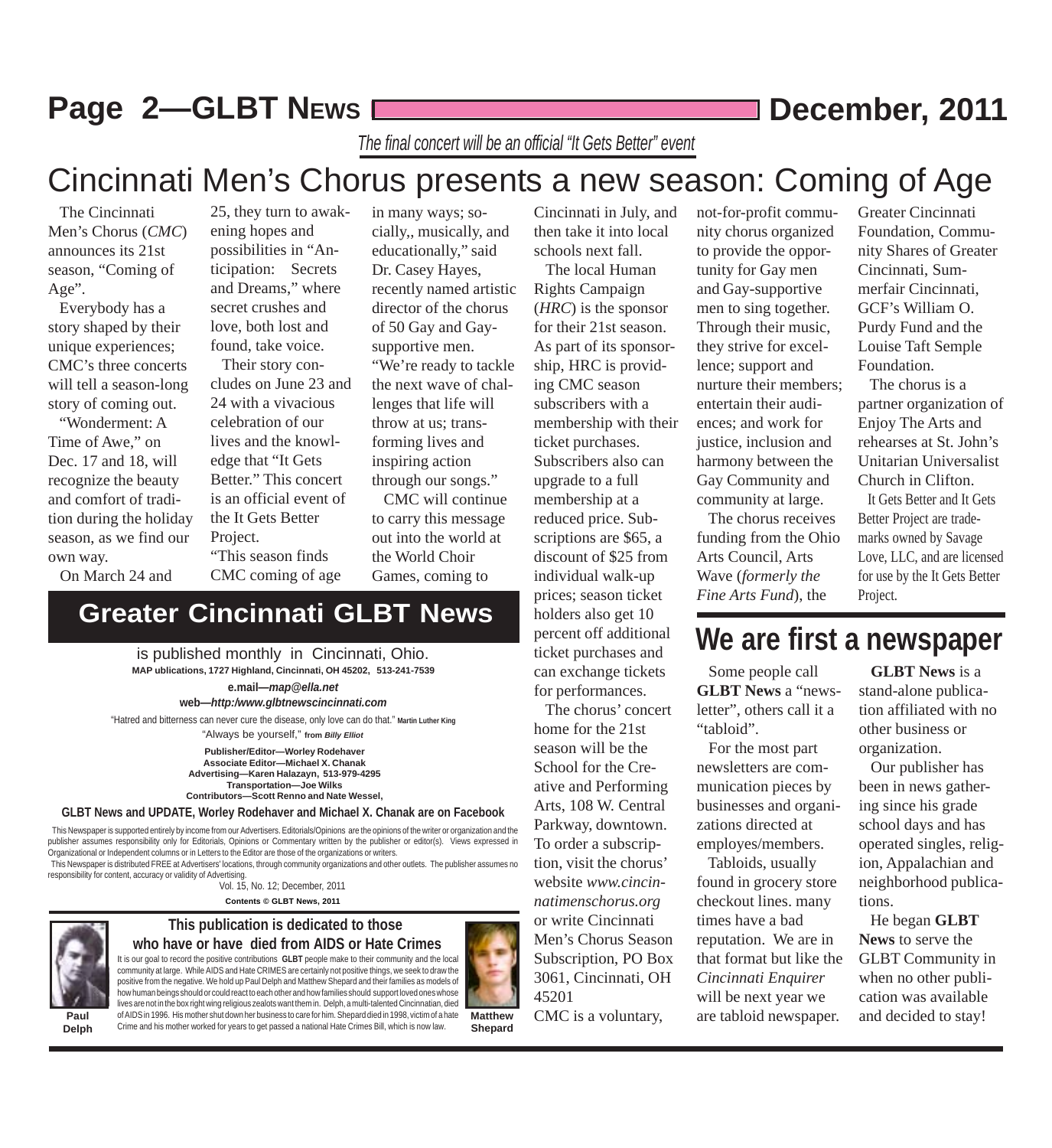# **Hey Gay Boy**

 Should a 62-yearold Gay man and his friends be subjected to anti-Gay taunts coming from the mouth of a neighbor's child? I am that 62-

year-old Gay man who has heard this slander for more than ten years in Mt. Healthy from this child or that.

 This column is not about creating a new "victimhood" cult of the down trodden and broken. No, dear reader, it speaks to the

**Mother Says By Michael Chanak Goose** spirit of one determined old queen to have his day. Still, I will report this issue is not an easy one to handle. Surprised? The landlord states

> "they can only warn" but cannot evict another tenant for such behavior – even if it is disturbing my common law right to "quiet enjoyment."

 One local off duty police person told me there is "nothing they can do" while another reports – in his other

part-time police job nearby – they treat it seriously and consider it a form of harassment and pursue it.

 Surprised? I am not. Most town and municipalities, do not really have much protection and when it exists, it may not be enforced, or unevenly.

 Child protective services are a good resource – and yes, they will take complaints – but this type of issue is not their focus. Surprised? I am not. These agencies have not been adequately funded for years.

 After some creative thinking, I approached the local school system and complained. My message was polite but firm – "want my vote – educate your students." Surprised? Yes, you should be. The local superintendent took it seriously and intervened.

 No more "hey Gay boy." Know this, anti-Gay comments and bullying are not confined to the young or the schoolyard. The solution is education.

# **December, 2011 GLBT News***—***Page 3**





### *Attorney Scott Knox receives Humanitarian Award*

 Scott E. Knox has been awarded the Dr. Peter T. Frame Humanitarian Award from the Cincinnati Health Network for his pro bono legal services for people with physical and

**Joe, Karen,**

**Worley**

mental challenges. The Cincinnati Health Network is a **Knox** non-profit corporation that coordinates services and programs for medically underserved and special population groups

in our community, such as the Healthcare for the Homeless and Community HIV/ AIDS Comprehensive Care programs.

 A focus of Knox's legal service is the GLBT Community and its issues.



# The best of all worlds

**\* Our GLBT News Print Edition — 170+ Locations, 18 Greater Cincinnati Neighborhoods \*Our Web Edition on two Websites \*Our Facebook Edition \*Our e.mailer to those who request the News Our Media Associates Family with more than 120 years experience in news gathering**

# **This is your Local GLBT News Source**

http://www.glbtnewscincinnati.com Get e.mailer, send your e.mail address to **MAP@ella net**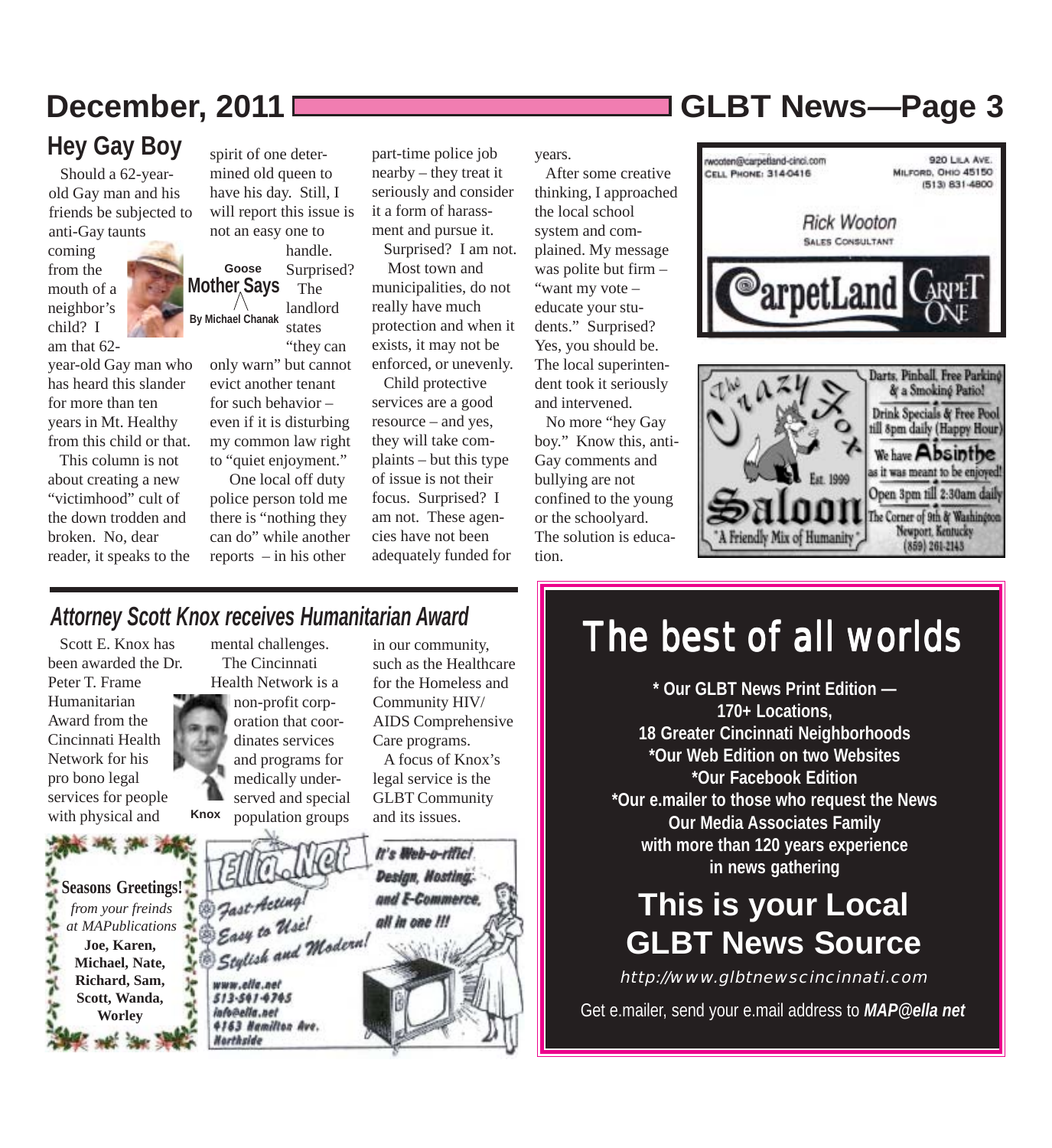## Page 4–GLBT NEws **December, 2011**

# GLBT NEWS



### Sex on a bus

 I want to hear someone talk about sex on the bus. Gay

sex. That's the kind of sex that precedes Gay marriage by the way, leading

occasionally to Gay adoption and Gay households, preceded itself by Gay dinnerparties and Gay bars, culminating of course in the Gay lifestyle.

 Sex. I want to hear people talk about sex. Why are we so awkward sometimes about it, so embarrassed? Straight people, I can see; they never have to

think about sex. They can just do what "god" commanded. Gays have to think about it. One becomes of-

Nate **By Nate Wessel** ficially Gay by recognizing their own sexual desires and formulating

that into a public statement: a coming out. Yet sometimes it seems that after that initial ejaculation, people try to sweep all that sex talk under the rug again.

 I like going to the Serpent. I've only been a few times, but the atmosphere is nice, the people friendly. Some of my friends

**Larry Johnson** PERSONAL TRAINER **PHONE** (513) 281-2580 [813] 915-0002<br>larryj@over40nfil.com CELL **EMAIL** One-on-one personal training in my private gym in Clifton **FIND OUT MORE AT:** 

over40nfit.com

**Hey! FOODS Come visit us! 169 W. McMillan 513-961-6111**

### are afraid of it. They heard people have sex there, so now it's off limits for them. They won't even be in the same room as sex. So much for tolerance. I like sex. I like being naked. All the best dinner parties end with nudity. I think most people want to be more open, but don't think they can. It's self imposed.

 I was talking loudly about Gay sex during intermission at the theatre when my friend nudges me, "you can't talk like that in Cincinnati," he says. It seems that I can't. When I do, my liberal friends interrupt to tell me it's Cincinnati that isn't liberal enough for that. Enough with it. Let's just be loud and kinky and to hell with what we think other people think. They probably don't care all that much, and if they do....well, what of it?

### Reminder: Youth Group organizing

 GLSEN's Greater Cincinnati Youth Group is meeting Sundays, 3to 5p.m at the Mt. Auburn Presbyterian Church All high school students are invited.

 GLSEN Greater Cincinnati Youth Group (*GYG*) provides a fun, safe, supportive and confidential environment for Lesbian, Gay, Bisexual, Transgender, Questioning high school youth and their allies. GYG will strive to build friendships and explore identity while promoting a peaceful community founded upon equality, acceptance and diversity.

 Questions? Contact: *education@glsencincinnati.org* or GLSEN Greater Cincinnati's phone at 866-934-9119.

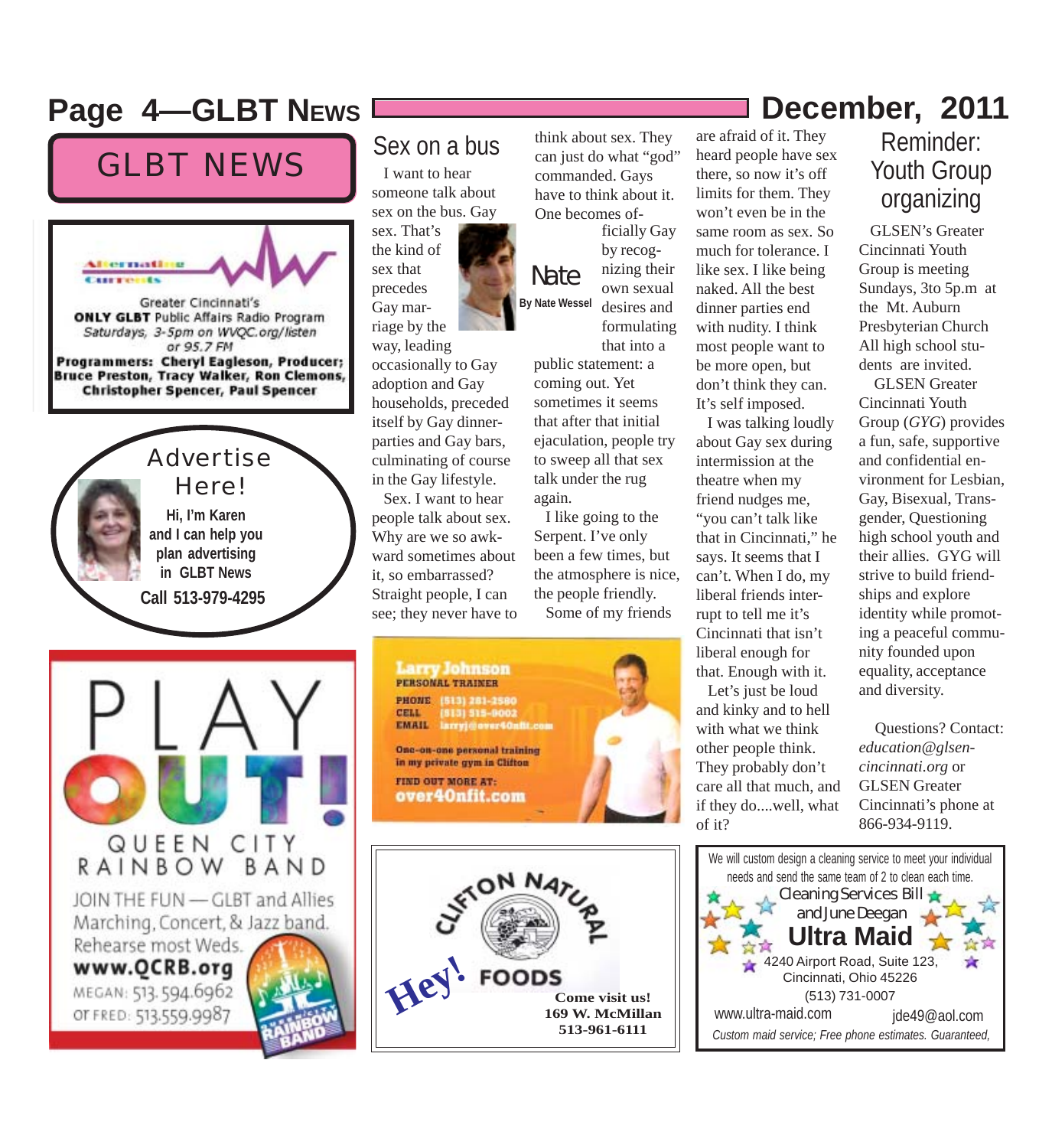# **December, 2011 GLBT News***—***Page 5**

We focus on GLBT Community news

New tax pro requirements mean more tax-time questions

 The tax professional industry has historically been one of the

largest unregulated industries.



 Recent legislation makes an attempt to ensure minimum standards of competency for unenrolled preparers so that your tax return is properly prepared:

**1.**) All non-credentialed tax pros are now required to register with the IRS. **2.**) They will be required to pass a competency exam in the near future. **3.**) They will be required to take continuing education and ethics courses.

 The IRS has also beefed up its enforcement efforts aimed at identifying incompetent, unqualified and unscrupulous tax pros. Furthermore, the penalties for tax preparers have been increased.

 What does this mean for you? Expect many more questions at tax time. The IRS has set a high DUE DILI-GENCE standard for all tax pros. If your income and expenses appear to be out of

line, you will be asked to provide an explanation of the large/unusual

**TAX TALK** If your **By Scott Renno Enrolled Agent, 1 TAX** amounts. income does not

> appear to support your living expenses, you may be asked about other sources of income. If you claim the Earned Income Tax Credit (*EITC*), expect vigorous questioning to ensure that you are entitled to it. If you claim business mileage but have not kept the required mileage log, expect to be told that this deduction cannot be claimed.

Note that CPAs,

attorneys and Enrolled Agents have always been subject to very strict rules, sanctions, and continuing education requirements.

 The new rules, although not as stringent as for credentialed tax pros, is a step in the right direction to improve the non-credentialed tax *See TAX, Page 7, Col. 3*

scott@1taxcincinnati.com



AND

Member, National Association of Tax Professionals Member, American Society of Tax Problem Solvers

513-542-7800

TRUST COMPANY

**North Side Bai** 

LY HONDRINS Star 329 Ludlow across from the Esquire

Great Food, Incredible Coffee, Spiritual Gifts and...FREE Wifi!



'Tis the season.

Wishing you and your family moments of magic to make your holidays bright.



**Rick D McDermott Agency** An Outstanding Customer Experience J.D. Power and Associates certified Distinguished Insurance Agency (513) 722-9200 Bus



**Cynthia L Bryant Licensed Staff Assistant** cbryant2@amfam.com Friday 9am - 5pm Saturday 9am - 1pm

| <b>AMERICAN FAMILY</b> |  |
|------------------------|--|
|                        |  |
| <b>INSURANCE</b>       |  |
|                        |  |

All your protection under one roof

```
rican Family Mutual Insurance Com
and its Sub
Home Office – Madison, WI 53783
www.amfam.com
© 2005 001514 – 1/05
```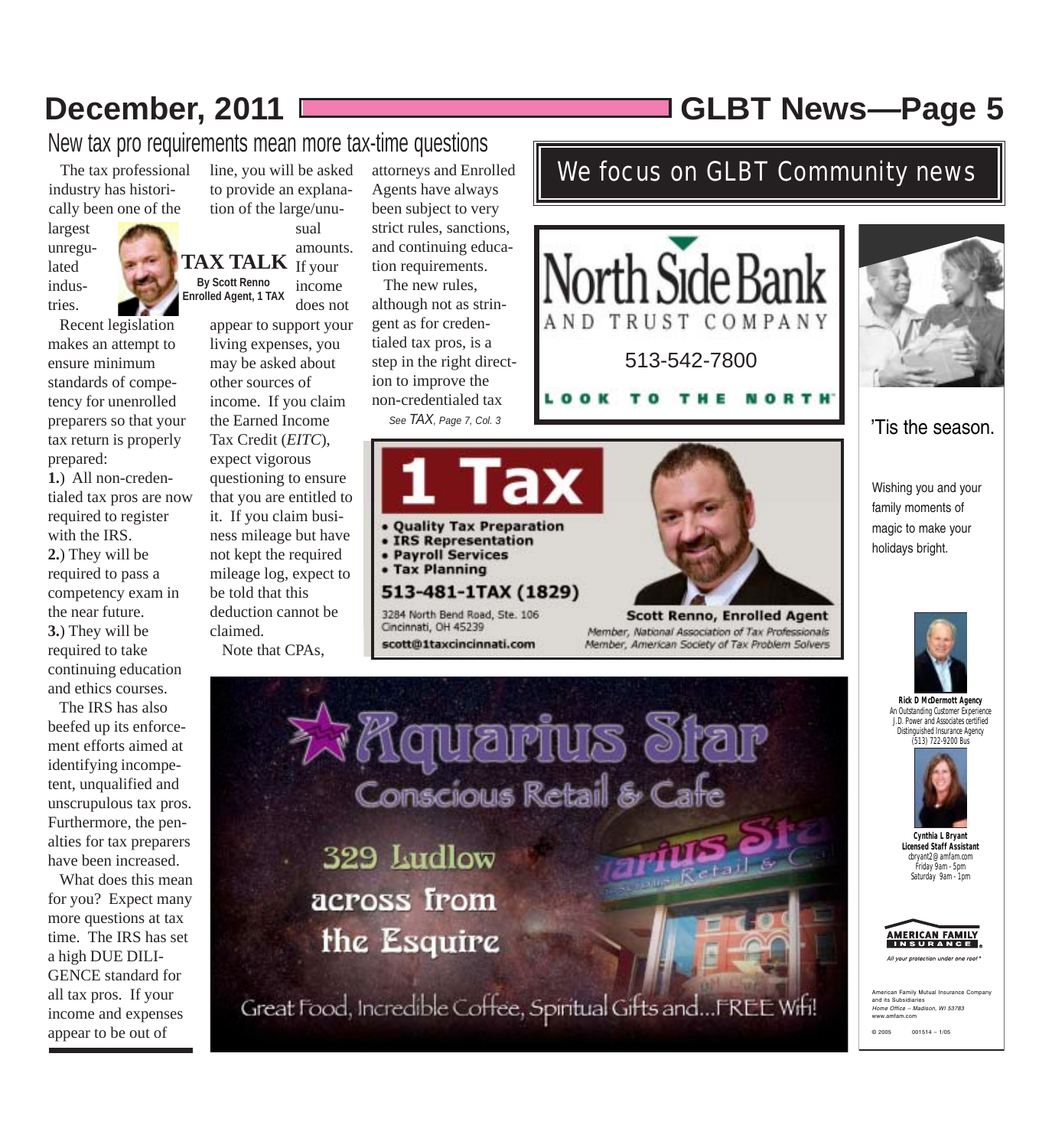# **Page 6––GLBT NEWS** LETTER December, 2011

# 多守ŠG Our Faith Too! 『☆开??



There was a "hot" sermon during the Gathering recently. In reality, The Gathering members and friends evacuated their Over-the-Rhine storefront when the odor of gas caused a call to the Cincinnati Fire Department. The gas was shut off and the service resumed after a 40 minute delay.

and volunteered their If you had asked<br>
services to make this Kathy Baldock 10

Smith, program director of LGBTQ Center at the University of Cincinnati. Two musicals selections were provided by pianist and singer, Amy Annette Wardell who closed the evening with her stirring arrangement of "Born This Way". A reception was held after the service. *Trans—from Page 1*

 We thank those who organized, participated services to make this

**Sunday Service** 

4033 Hamilton Ave.

Cincinnati-OH 45223

Phone: (513) 661-6464

www.NewSpiritMCC.com

10:30 a.m.



event a success and we especially thank St. John for opening their wonderful facility for us.

 This year, HRC participated in Transgender Day of Remembrance events in some 25 cities from coast to coast.

### **Evangelical**

Christian becomes Gay Rights Advocate

Kathy Baldock 10 years ago if you could be both Gay and Christian, the devout evangelical would've told you 'no'. But one day while hiking near her Reno home, she befriended a fellow hiker who happened to be a Lesbian. As the two became good

friends, Baldock had a change of heart; she began questioning everything she'd believed about Gays and Lesbians.

 "It slapped me in the face," said Baldock, remembering the first time she went to a worship service with Gay Christians in 2007. "I ended up on the floor crying and being so sorry for all the prejudices I had. I realized that something was very wrong with my theology."

 Baldock is now a leader of the straight Christian ally movement, working to change views within the faith. She became so compelled to fight church homophobia she formed the nonprofit Canyonwalker Connections. **Gayopolis**



www.thegatheringcincinnati.org/ A United Church of Christ Congregation 1431 Main St - Over the Rhine



*Pat Ritz & Joan Wyzenbeek* Pat, "When we were living in Lexington we traveled every Sunday morning to be at the

**A spiritual home where all are welcome;**  metropolitan community church **A healing place in a broken world.** Loving All, Holy Eucharistl Sundays, 10 am. **Liberating Spirits,** Celebration of Wholeness & Healing with **Journeying Together,** African Drumming & Reikel 2nd Wednesdays, 7pm. **Creating Peace,** 5501 Hamilton Avenue at Belmont, Cincinnati 45224 **Through Christ.** 513-541-2415 www.gracecollegehill.org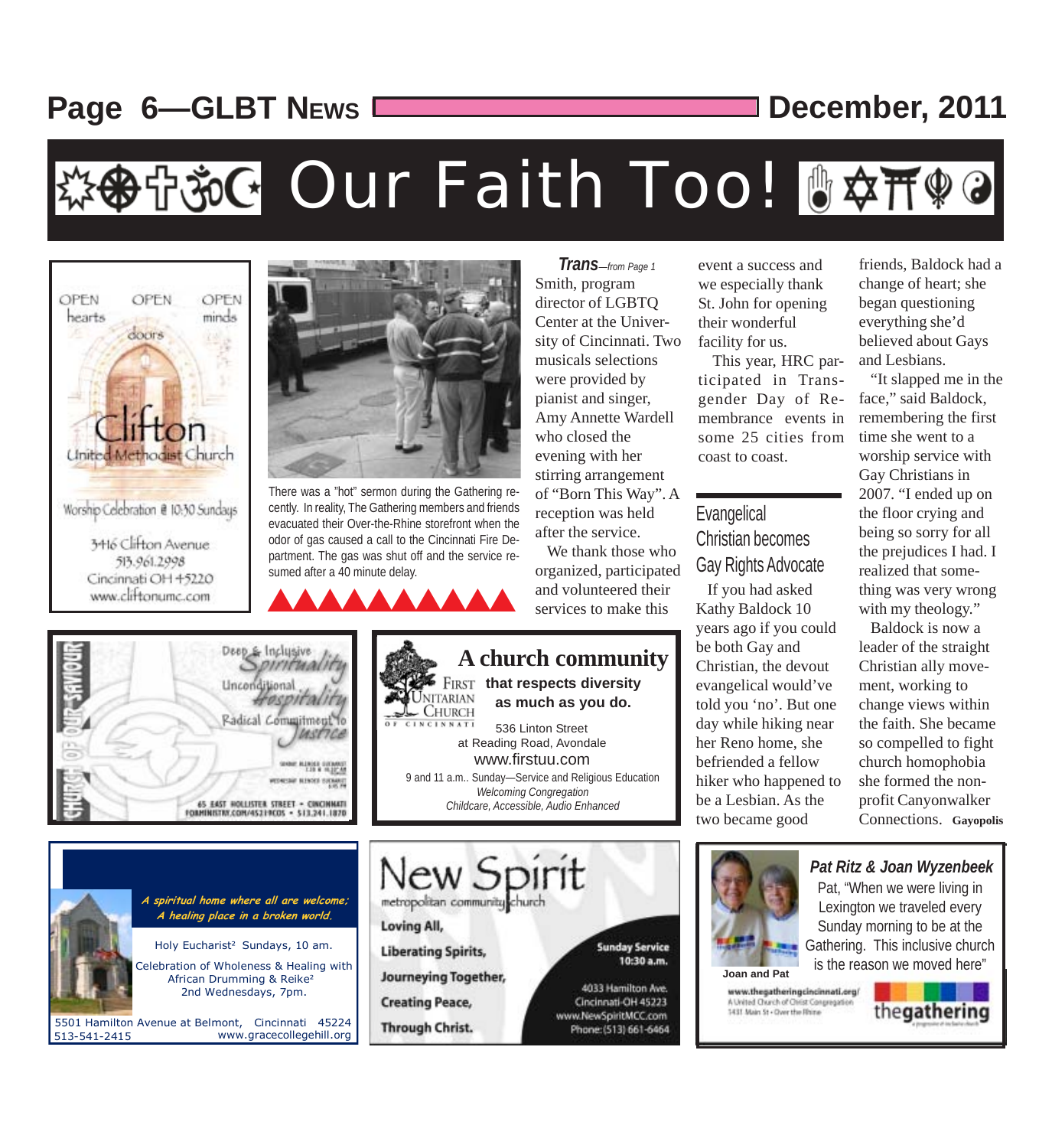# **December, 2011 GLBT News***—***Page 7**

### Crossport's Holiday Party December 15

 Crossport's Holiday Party will be held December 15 at 7:30. It will be held at a new venue this year. Everyone is invited including friends and former members.

 Cost including dinner is \$30 until December 8 or \$35 at the door. A fun time is guaranteed. For information send an e.mail to *crossportcincy- @yahoo.com* or call the hotline 513-919- 4850. Crossport is Cincinnati's gender support group. *www.crossport.org*

### **St. John's Music Series**

 World-famous hammer dulcimer player and composer Malcolm Dalglish visits St. John's Unitarian Universalist Church on Resor Avenue, with enchant-

ing and uplifting solstice music. He performs The Wild Wild Word Show at 7:30 p.m. Friday, December 16 as part of St. John's Music Series.

 A founding member of the popular folk trio, Metamora, Dalglish has made more than 13 recordings, including solo offerings on the Windham Hill Label.

 A former music education student at the Cincinnati Conservatory of Music, Dalglish has designed and built more than 60 hammer dulcimers.

 Tickets for the St. John's Music Series: \$15 includes 1 adult/1 child, \$10 seniors and students, \$5 additional children 12 and under. Tickets and information are available on line at *http://www.stjohnsuu.org/index. php/docs/musicseries/*or by calling St. John's at 513-961- 1938. Tickets are also available at the door.

*TAX—from Page 5*

pro.

 As an expected consequence to the new rules, many tax preparers will simply stop preparing taxes, rather than meet the new requirements.

 Many believe that this will create a shortage of tax pros. If you have a competent preparer, make sure you cooperate fully with them, make all appointments, and comply with all requests for information.

 Enrolled Agent Scott Renno, is a member of the American Society of Tax Problem Solvers and NATP



# **Simply The Best Rates!**

**On New And Used Vehicle Financing**



**NCUA** 

\*APR = Annual Percentage Rate. Restrictions apply and actual rate may vary. Credit approval required. \*\*VISA rate will convert to variable rate of 9.90% after 12th billing period. Promotions

# **Scott E. Knox**

### **ATTORNEY AT LAW**

General Practice including: Probate—Wills/Powers of Attorney Disability (Social Security/SSI/Disability Insurance) Lesbian/Gay/Transgender Legal Issues HIV Legal Issues

**Honored as one of** *Lawyers Weekly USA's* **Attorneys of the Year for 2002**

**13 E. Court St., Suite 300, Cincinnati, OH 45202 Tel: 513-241-3800 FAX: 513-241-4032 e.mail:** *sknox@choice.net*

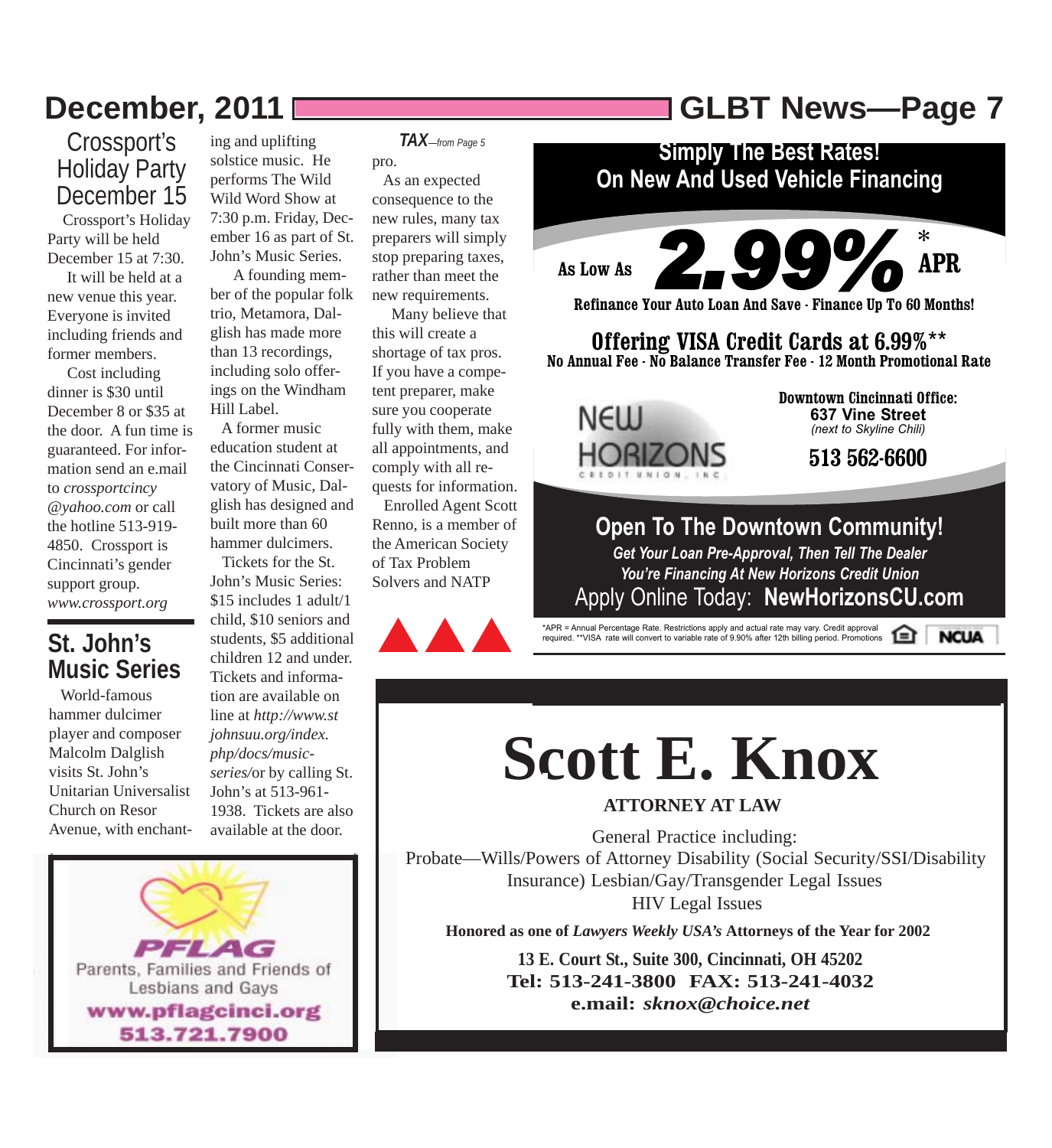**Page 8-GLBT NEWS December, 2011** 

Gay & Lesbian Community Center Holiday Party

 Everyone is invited to Gay & Lesbian Center Holiday Party.

 Instead of the usual humdrum monthly board meeting, the center will have abbreviated versions of its board and membership meetings in December. Both should last less than five minutes in total.

 Then comes the center's real December business—a holiday party. Sweet and savory snacks will be offered, including hot hors d'oeuvre and nonalcoholic beverages. In a break with the center's usual policy, BYOB drinks will be permitted for this one night only.

 Festivities begin at 7 p.m., Wednesday December 14 at the Gay & Lesbian Community Center of Greater Cincinnati, 4119 Hamilton Avenue, next to Hoffner Park in Northside. The center is open to all!



**Closted by Crystyle Starr** 

**ONIS** 

the nightclub

**DJ Patrick B Dlaxs all Britney hits** 

Doors Open at 9pm / Showtime Midnight

ADONIS THE NIGHTCLUB

presents

**Derrick Barry** 

ങ

**Britiney Spears** 

Saturday, December 17dh, 2011

4601 Kellogg Ave, Cincinnati, OH 513.871.1542 www.adonisthenightclub.com